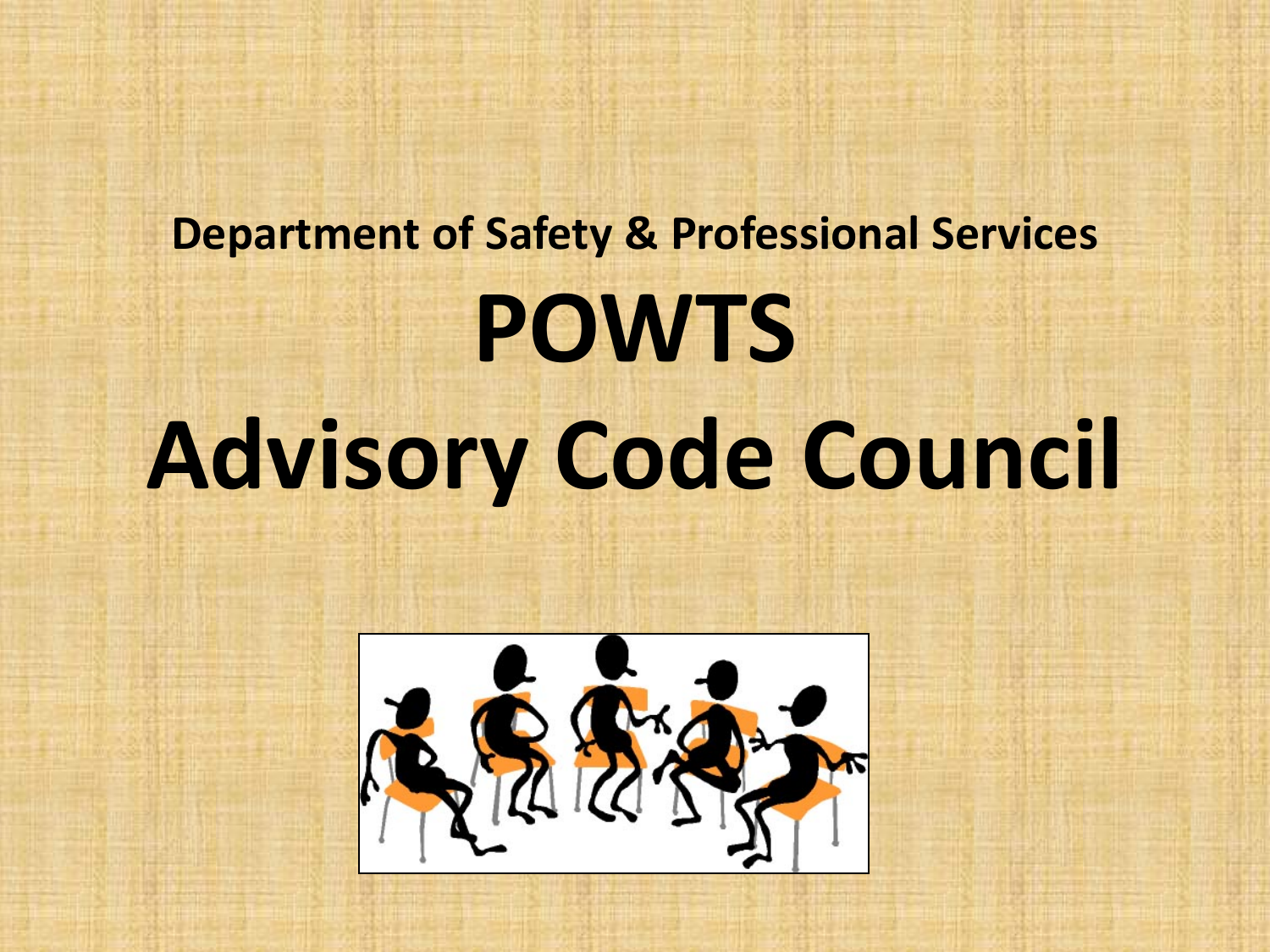## **Code Council Members**

- **Bryon Wooten** *- Chairperson* Lake Shore Burial Vault
- **Dale Dimond**  *Vice Chairperson* **Marathon County CPZ**
- **Robert Schmidt** *Secretary* Schmidt & Sons
- **Tony Birrittieri** Peterson Supply
- **Steven Crosby<br>Septic Specialists & Exc.**
- **Alan Kaddatz**

Pat's Services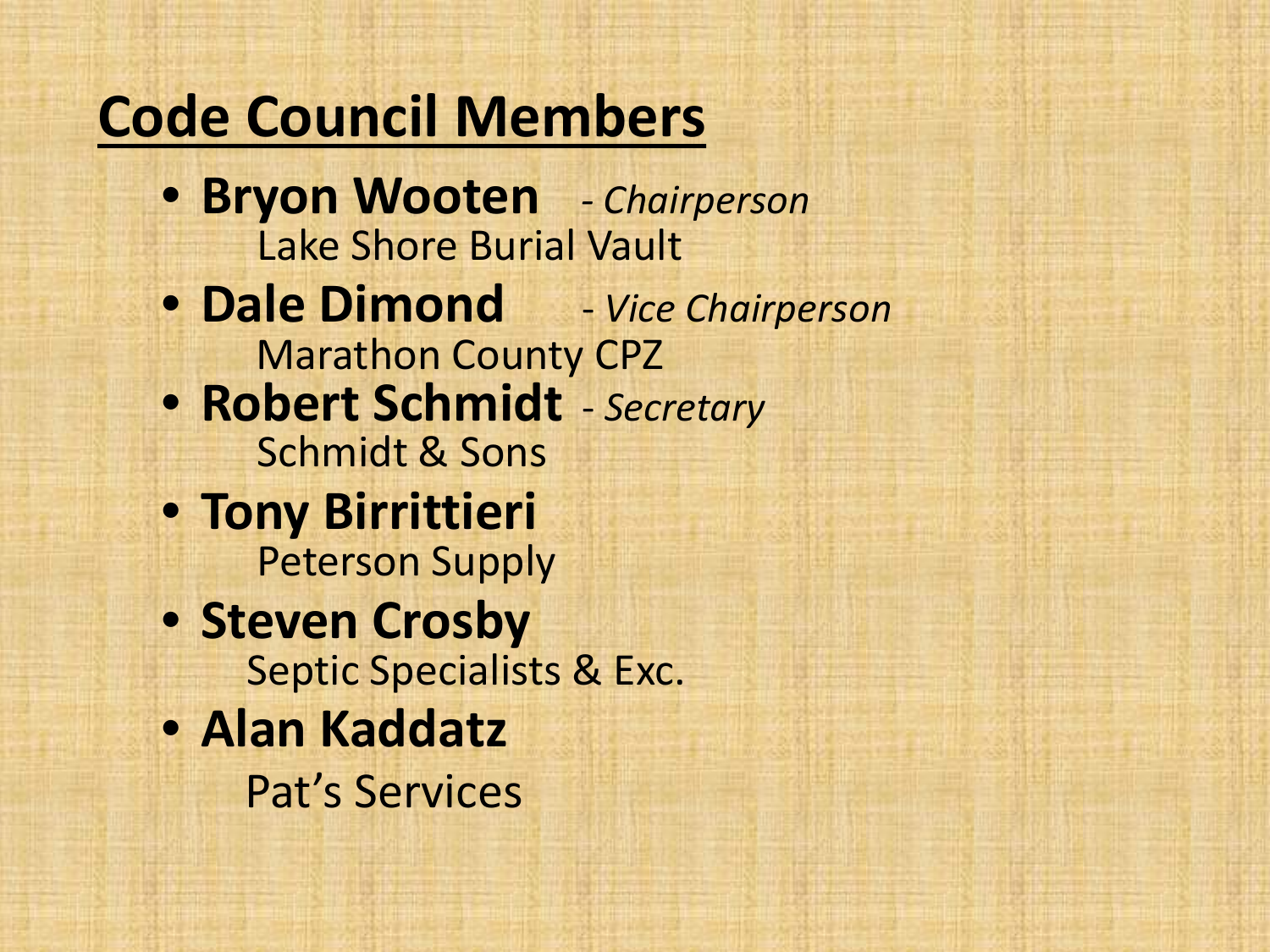### **DSPS Staff:**

- **Sandra Cleveland** Administrative Rules Co-ordinator
- **Jeff Grothman** DSPS Policy Advisor
- **Brad Johnson**  Section Chief
- **Matt Janzen**  POWTS Program Lead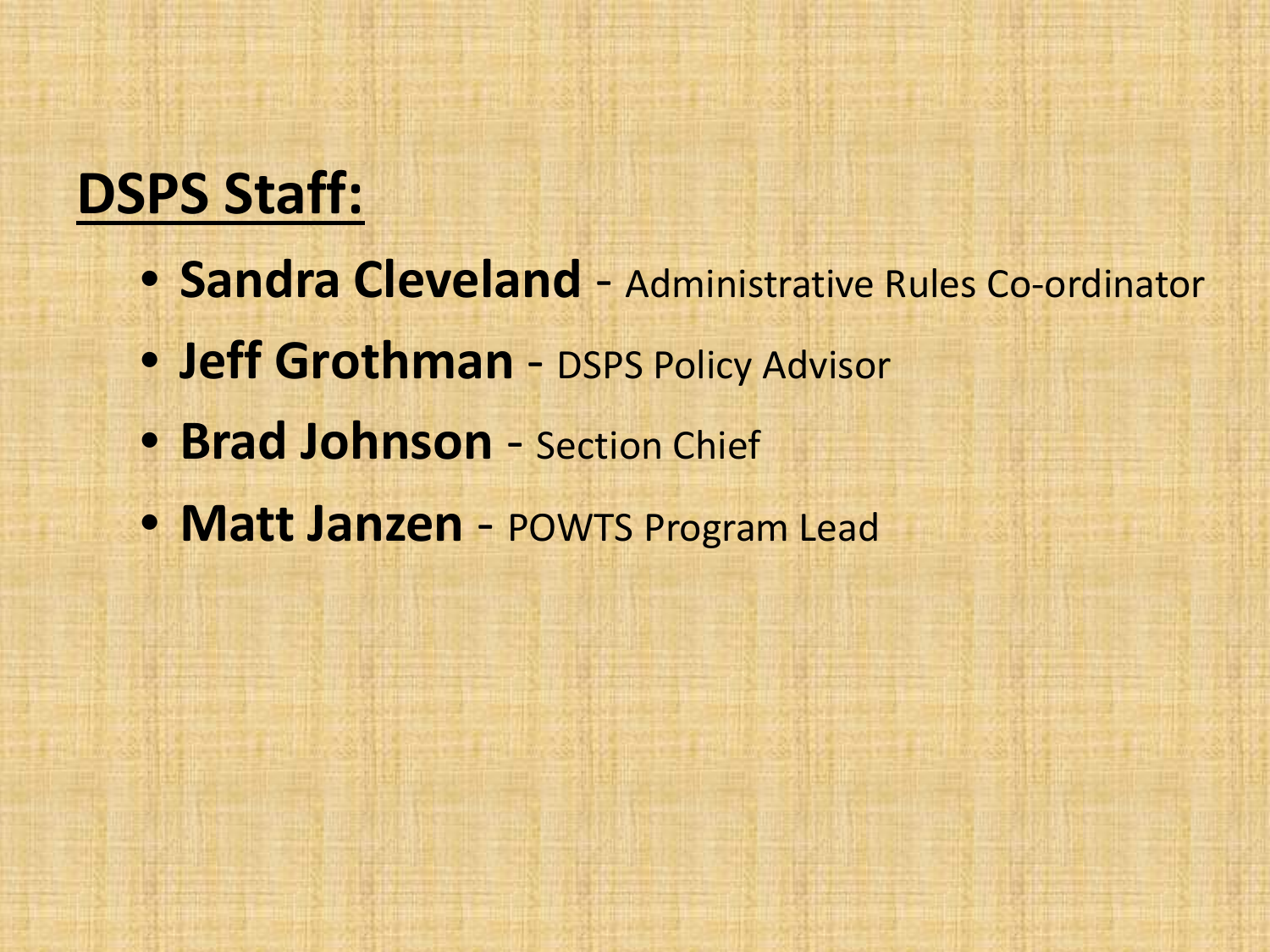# **Department of Safety & Professional Services POWTS Technical Advisory Committee**

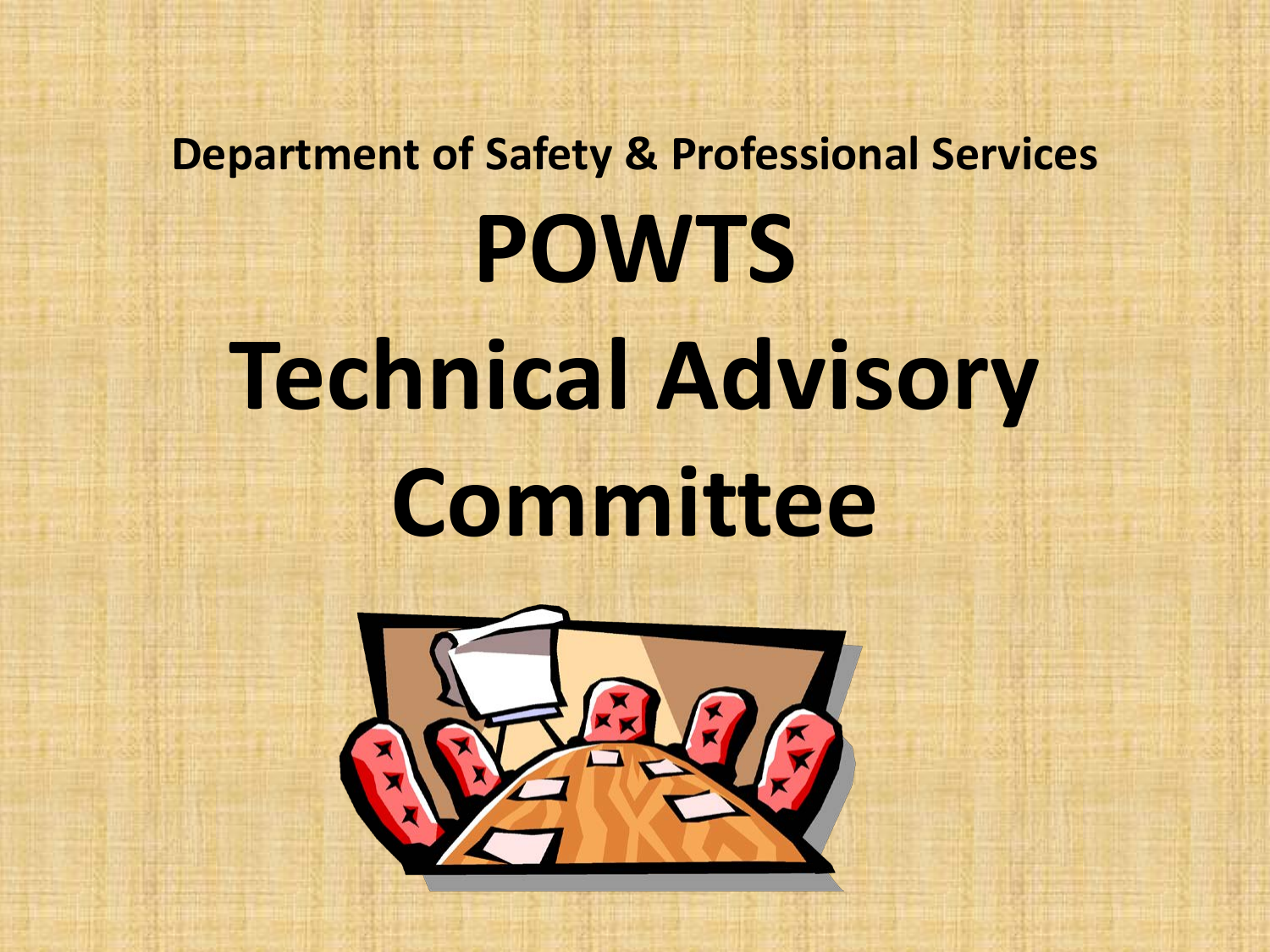### **Technical Advisory Committee** Membership per SPS 384.10(3):

- DNR
- **County**
- POWTS Designer
- Academic or Scientific community
- Plumber
- Environmental Group
- POWTS Component Manufacturer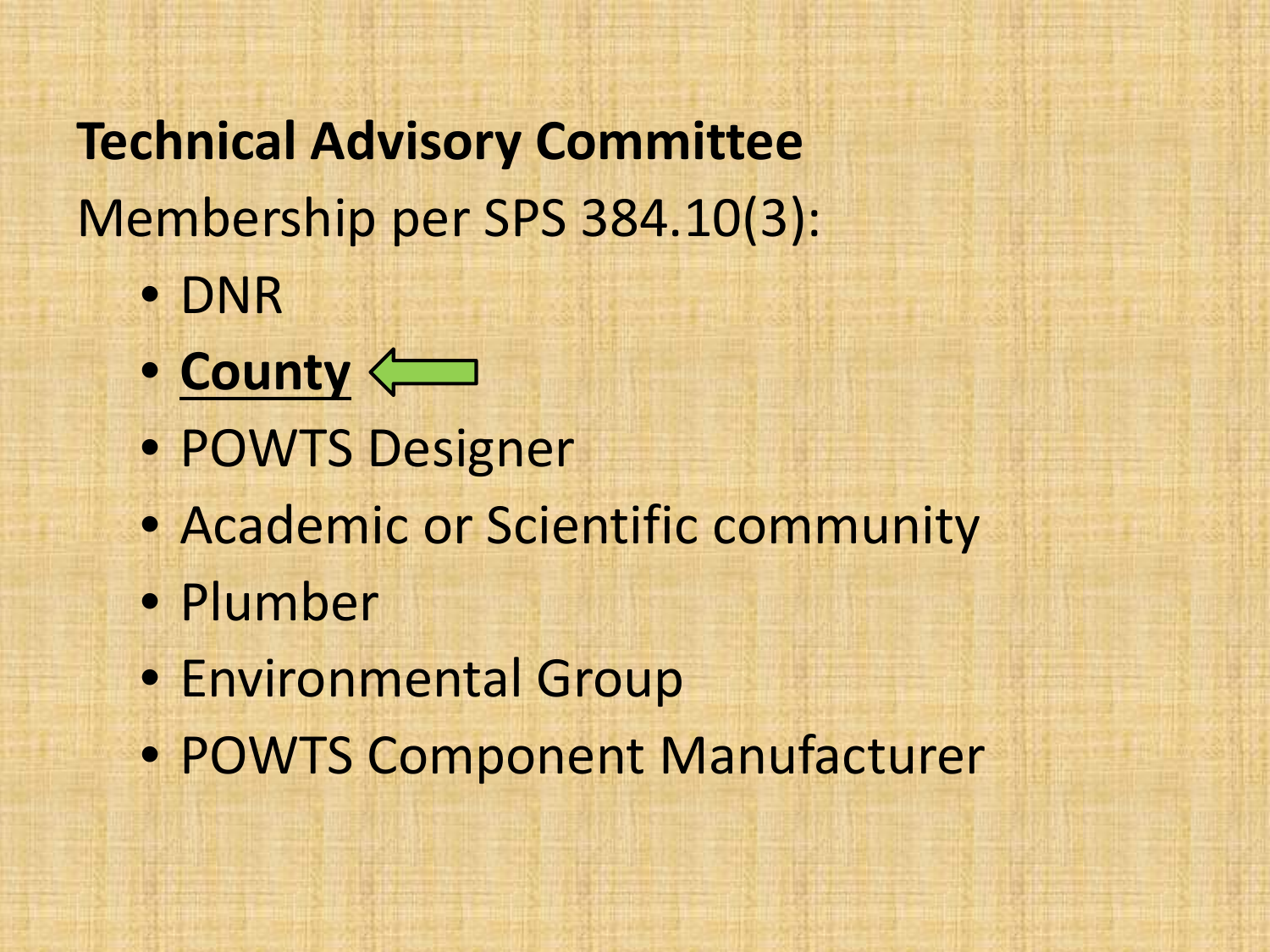# http://dsps.wi.gov/Boards-Councils

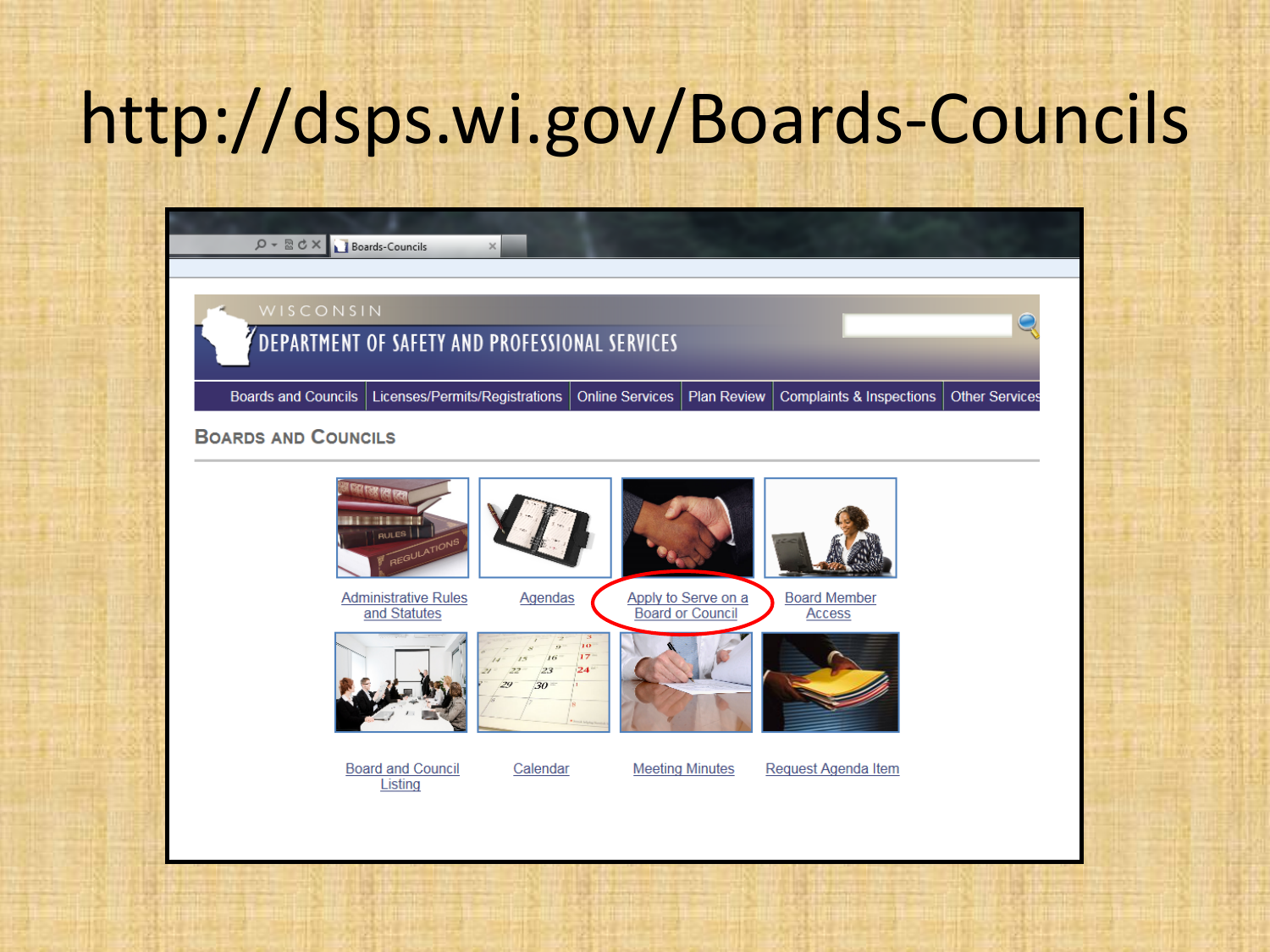## **Potential Revisions**

#### **Consensus:**

- **Recommendations to Plumbing Code Council**
- **Original signatures**
- **Cover depth over effluent lines & forcemains**
- **Observation pipes in floodplain**
- **Hardness standard for mound sand**
- **Use of perc tests**
- **Minor clarifications**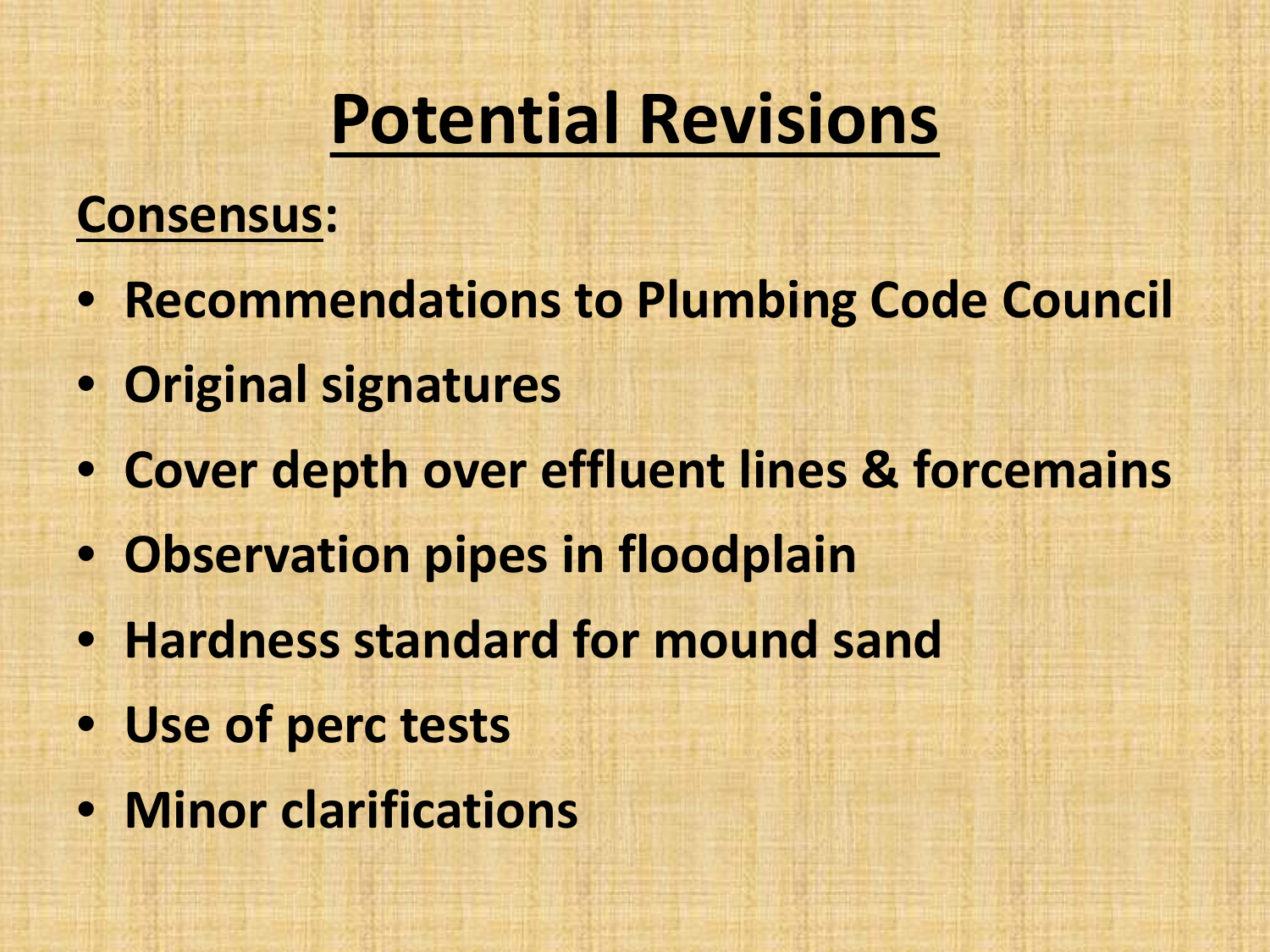### **Potential Revisions Discussing:**

- **TAC Membership & responsibilities**
- **Product/Component Approval process**
- **Gravity At-grades**
- **Locking devices & secondary protection**
- **Permits for warranty repairs**
- **Repair vs. Replacement of tanks** *(approvals/permits)*
- **Self approval of Interpretive Determination Reports** *(soil scientists)*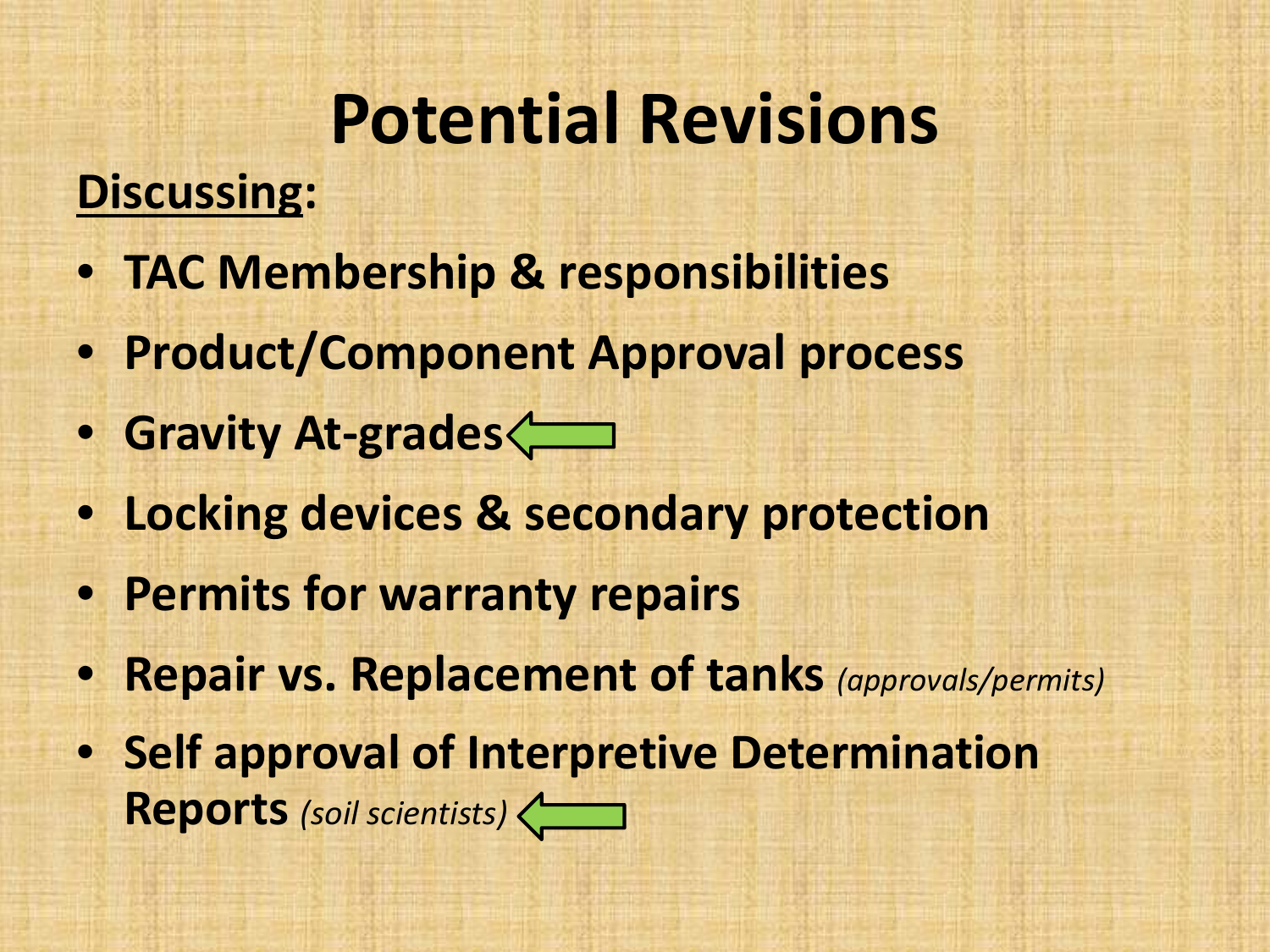## **Potential Revisions**

#### **To be Discussed:**

- **Septic tank compartment size**
- **Product approval for distribution boxes**
- **Filter access** *(handle extensions)*
- **High strength wastes**

o **3rd application rate column?** o**At-risk** o **Sampling/monitoring**